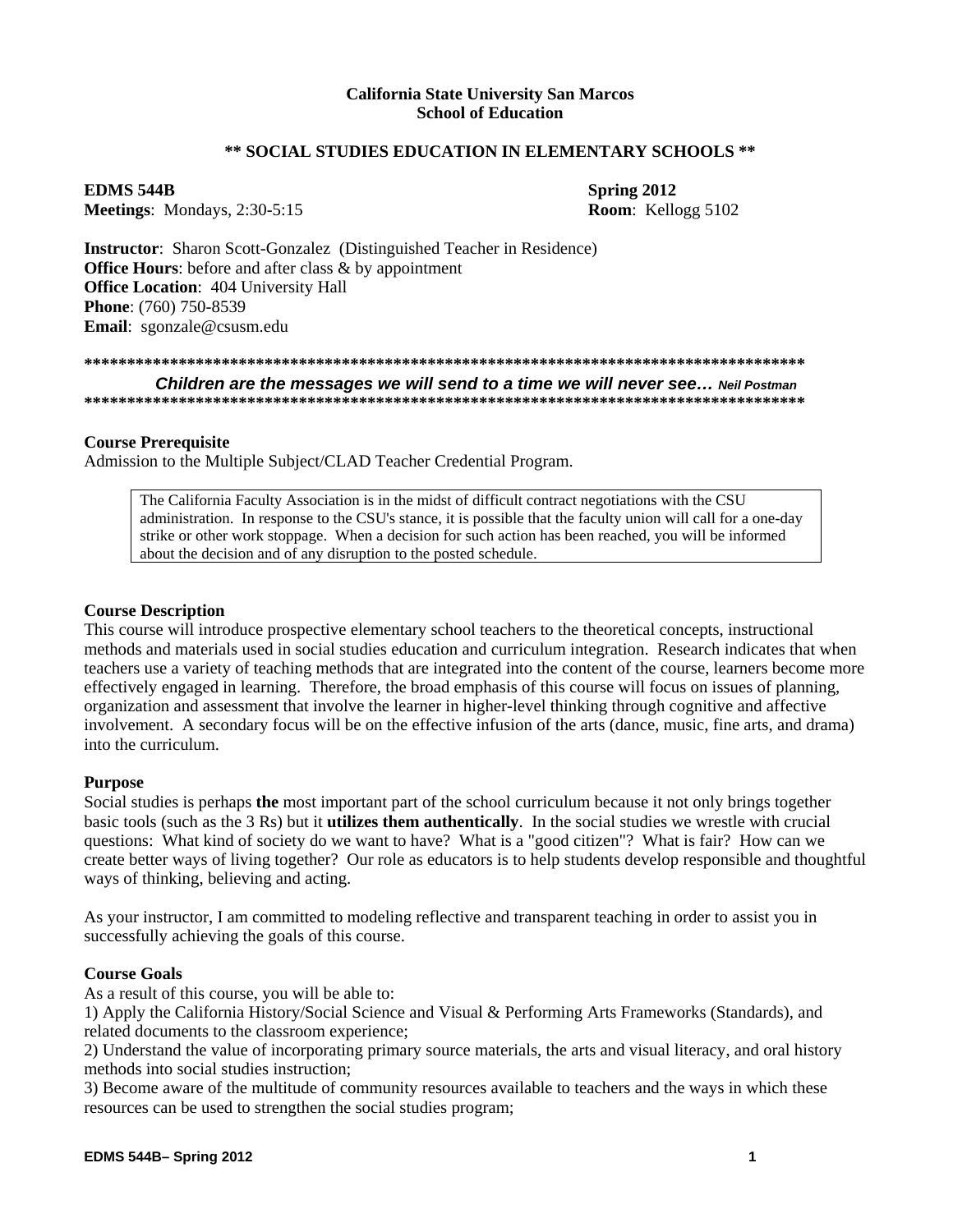4) Design lessons / units that are grade level and developmentally appropriate, that utilize primary source materials, that infuse the arts as well as a multicultural/lingual perspective, and that address the needs of diverse learners;

5) Design curricula that reflect a variety of instructional strategies and that develop children's higher-level thinking skills through active participation;

(6) More deeply appreciate the social sciences, history and the arts as essential fields of study.

# **Required Texts**:

- Lee, John. (2008). Visualizing Elementary Social Studies Methods. John Wiley & Sons, Inc. ISBN: 978-0-471-72066-9
- CSDE. (2005). History-Social Science Framework (for California Public Schools K-12). Sacramento, CA. Access online at: http://www.cde.ca.gov/ci/cr/cf/documents/histsocsciframe.pdf
- CSDE. (2004) Visual and Performing Arts Framework (for California Public Schools K-12) Sacramento, CA. Access online at: http://www.cde.ca.gov/ci/cr/cf/documents/vpaframewrk.pdf

*Additional readings and handouts provided by the instructor will be required.* 

### **Professionalism – Dispositions:**

Because this course is part of an accredited program that leads to professional certification, students are expected to demonstrate behavior consistent with a professional career. Lack of professionalism in any of the following areas will alter the final grade:

1. Attend all class meetings. If you miss a class session, please notify the instructor in writing (email) as soon as possible. Absences do not change assignment due dates. See the Attendance Policy – page 7 - for this course.

2. Arrive on time just as you would at a school site. Late arrivals to and early departures from class will result in a drop of the final grade.

3. Prepare carefully for class. Be ready to discuss readings and assignments thoughtfully. All voices are valued in our classroom community. Please be sure we get to hear your thoughts on the topics we cover. This is important for your professionalism grade.

4. Complete assignments on time. Late assignments will receive a 20% reduction in points for each day late. Occasionally a student may be asked to revise an assignment. If so, the revised work must be submitted no later than one week after it was returned and may not be eligible for full credit. Absences do not change assignment due dates. If you are absent when an assignment is due, you may submit the work via email (except for *Social Studies in You*!) so that it is not counted late. I will confirm receipt of emailed assignments.

5. Interact professionally and collaborate responsibly with your colleagues and professor. Teacher education is a professional preparation program and students will be expected to adhere to standards of dependability, academic honesty and writing achievement. In short, please do your part to promote a healthy, happy, productive social environment.

**Also, you are welcome to use a computer in class. However, it is expected that you will use the technology for class related activity. Save checking emails or other personal use for time outside of class. This goes for cell phones as well. Lack of respect in this regard will impact your professionalism grade.**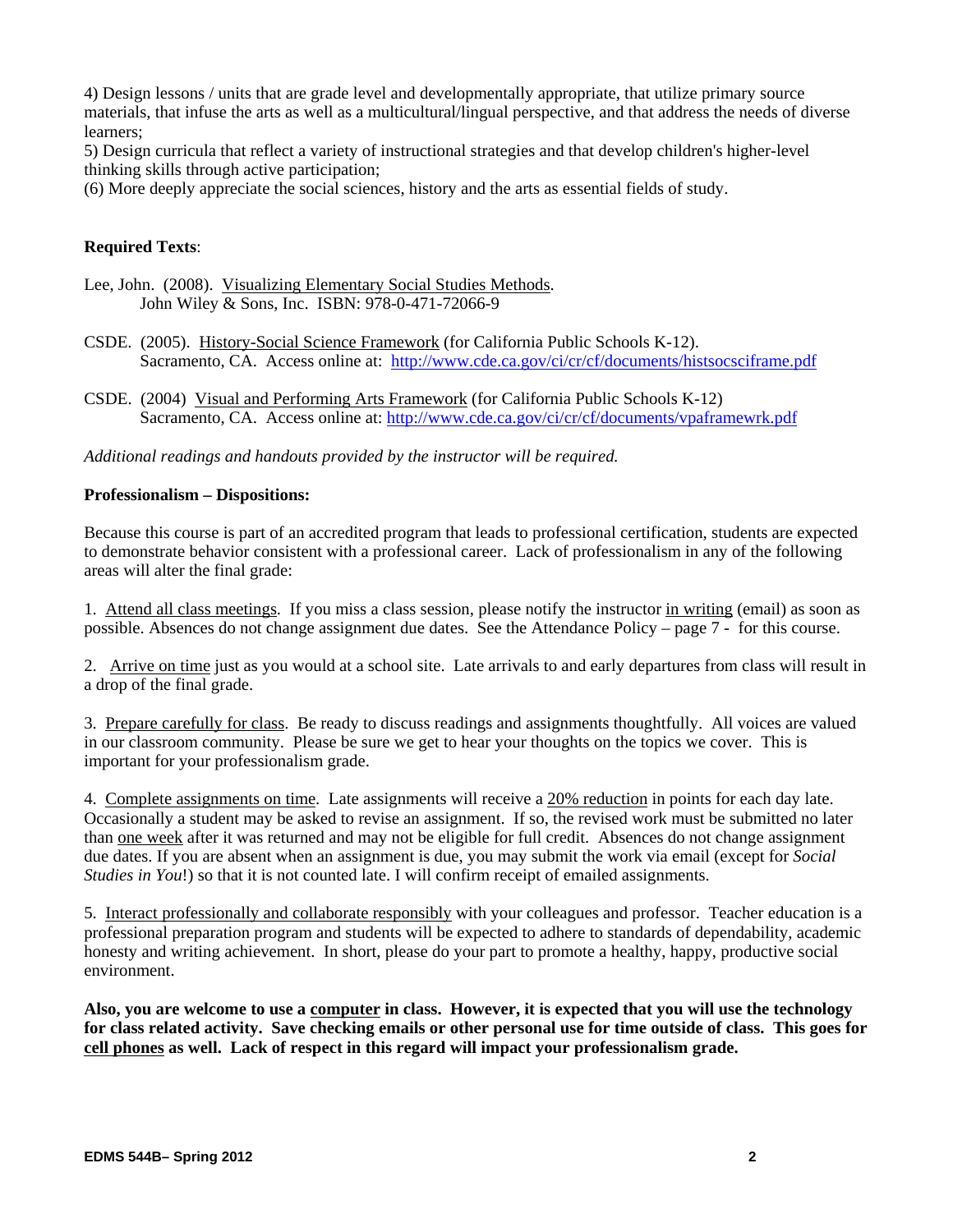# **PARTICIPATION, COLLABORATION AND PROFESSIONALISM**

Students will engage in active learning each class session, and will be expected to actively participate, collaborate, and demonstrate professionalism at all times.

- 
- Do you participate in class discussions productively, sharing your knowledge and understandings? Do you interact productively with your peers, taking on a variety of roles (leader, follower, etc.)?
- Do you contribute appropriately to group work—do you "do your share"?
- Are you able to accept others' opinions? Are you supportive of others' ideas?
- Do you support your peers during their presentations?
- Can you monitor and adjust your participation to allow for others' ideas to be heard?
- Do you show a positive attitude and disposition towards teaching all students?
- Do you exhibit professional behavior at all times and display a "can do" attitude?

#### **Rubric for PCP: Participation, Collaboration and Professionalism**

|                                       | <b>Excellent</b>                                                                                                                                                                                                                                                                                                                                                           | Acceptable                                                                                                                                                                                                                                                                          | Unacceptable                                                                                                                                                                                                                                                     |  |
|---------------------------------------|----------------------------------------------------------------------------------------------------------------------------------------------------------------------------------------------------------------------------------------------------------------------------------------------------------------------------------------------------------------------------|-------------------------------------------------------------------------------------------------------------------------------------------------------------------------------------------------------------------------------------------------------------------------------------|------------------------------------------------------------------------------------------------------------------------------------------------------------------------------------------------------------------------------------------------------------------|--|
| <b>Attitude</b>                       | Always displays a positive<br>attitude. May offer<br>constructive criticism and<br>include alternatives that<br>show initiative.                                                                                                                                                                                                                                           | Displays a positive attitude.<br>May offer constructive<br>criticism and include<br>alternatives that show<br>initiative.                                                                                                                                                           | Seldom has a positive<br>attitude. Often is critical.<br>Does not offer alternative<br>solutions to criticism.                                                                                                                                                   |  |
| Participation                         | Attends every class, always<br>on time and well prepared,<br>and never leaves early.<br>Gives closest attention to<br>class activities and speakers.                                                                                                                                                                                                                       | Attends every class, on time<br>and prepared, and never<br>leaves early. Gives most<br>attention to class activities<br>and speakers.                                                                                                                                               | Is not always ready when<br>class time begins. Doesn't<br>give full attention in class;<br>sometimes talks when others<br>are speaking.                                                                                                                          |  |
| Professionalism                       | Consistently behaves, talks<br>and works in a professional<br>manner, regardless of<br>task/topic.                                                                                                                                                                                                                                                                         | Most of the time, behaves,<br>talks and works in a<br>professional manner.<br>regardless of task/topic.                                                                                                                                                                             | Seldom behaves, talks, and<br>works in a professional<br>manner, regardless of<br>task/topic.                                                                                                                                                                    |  |
| Collaboration                         | Consistently listens to,<br>shares with, and supports<br>the efforts of others. Tries<br>to keep people working well<br>together.                                                                                                                                                                                                                                          | Most of the time listens to.<br>shares with, and supports<br>the efforts of others, but<br>sometimes is not a good<br>team member.                                                                                                                                                  | Rarely listens to, shares<br>with, and supports the<br>efforts of others. Is not<br>always a good team player.                                                                                                                                                   |  |
| <b>Contributions</b>                  | Consistently provides useful<br>ideas; always stays focused<br>on the task. Exhibits a lot of<br>effort and valuable<br>contributions.                                                                                                                                                                                                                                     | Most of the time provides<br>useful ideas and stays<br>focused. A satisfactory<br>group member who does<br>what is required.                                                                                                                                                        | Rarely provides useful<br>ideas; not always focused.<br>Reluctant to participate.<br>Lets others take charge.                                                                                                                                                    |  |
| <b>Disposition toward</b><br>teaching | Consistently demonstrates<br>concern in learning to teach<br>all children. Always<br>demonstrates strong<br>commitment toward<br>developing (a) an<br>understanding of children,<br>(b) teaching strategies, and<br>(c) knowledge of the CA<br>Standards for the Teaching<br>Profession (CSTP), Teacher<br>Performance Expectations<br>(TPE), and CA Content<br>Standards. | Most of the time<br>demonstrates concern in<br>learning to teach all<br>children. Often<br>demonstrates commitment<br>toward developing (a) an<br>understanding of children,<br>(b) teaching strategies, and<br>(c) knowledge of the<br>CSTP's, TPE's, and CA<br>Content Standards. | Rarely shows concern in<br>learning to teach all<br>children. Rarely<br>demonstrates commitment<br>toward developing (a) an<br>understanding of children,<br>(b) teaching strategies, and<br>(c) knowledge of the<br>CSTP's, TPE's, and CA<br>Content Standards. |  |
| Leadership                            | Shows strength through<br>leadership in class activities;<br>other students respect you as<br>a leader.                                                                                                                                                                                                                                                                    | Effectively participates and<br>contributes, but rarely shows<br>leadership qualities.                                                                                                                                                                                              | Does not show leadership in<br>any area of class.                                                                                                                                                                                                                |  |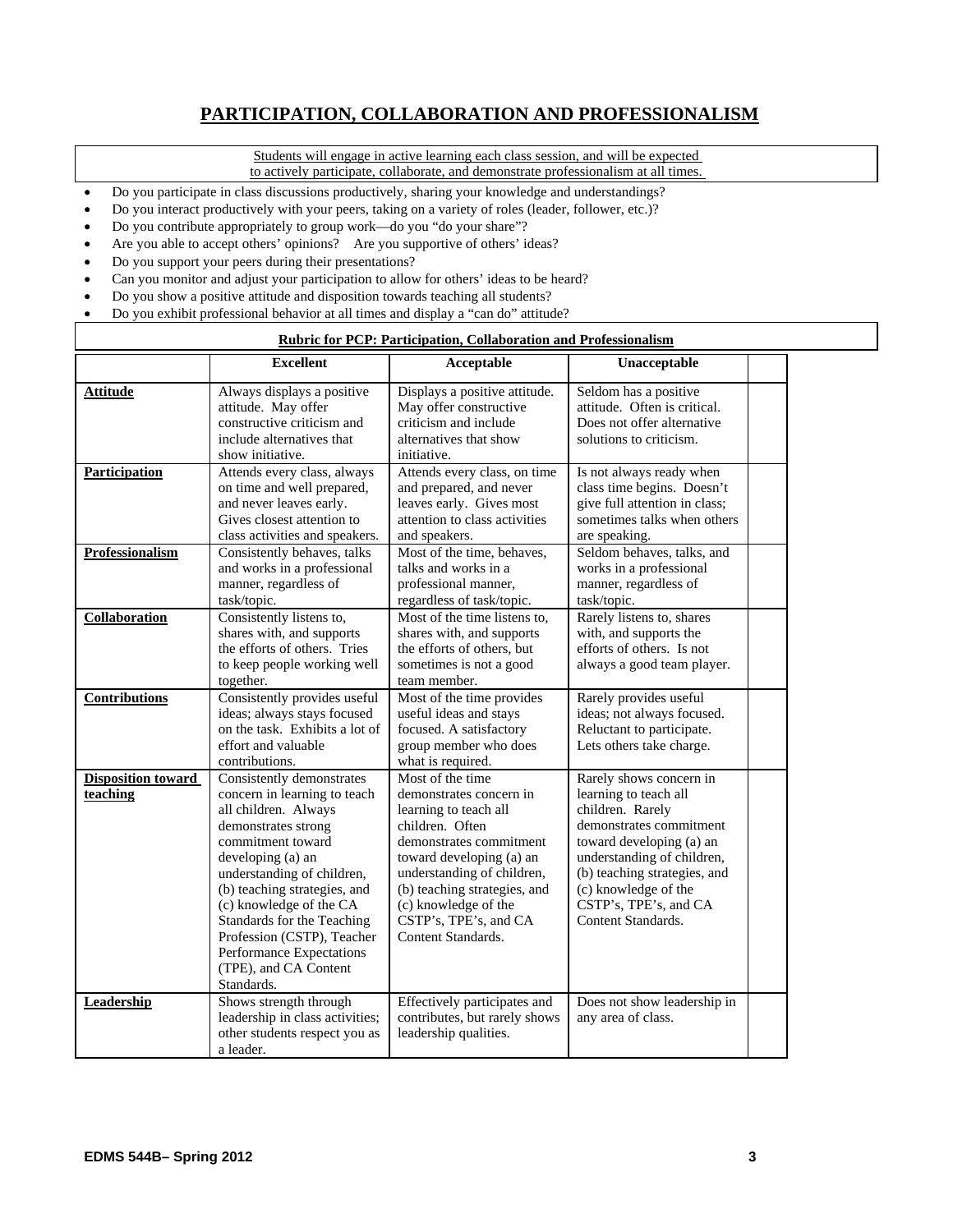# Teacher Performance Expectation (TPE) Competencies

**The course objectives, assignments, and assessments have been aligned with the CTC standards for the Multiple Subject Credential. This course is designed to help teachers seeking a California teaching credential to develop the skills, knowledge, and attitudes necessary to assist schools and district in implementing effective programs for all students. The successful candidate will be able to merge theory and practice in order to realize a comprehensive and extensive educational program for all students.** 

This course will support **TPE 1A** *History/Social Science* as well as **TPE 11** *The Social Environment*.

# **California Teacher Performance Assessment (CalTPA)**

Beginning July 1, 2008 all California credential candidates must successfully complete a state-approved system of teacher performance assessment (TPA), to be embedded in the credential program of preparation. At CSUSM this assessment system is called the CalTPA or the TPA for short.

To assist your successful completion of the TPA a series of informational seminars are offered over the course of the program. TPA related questions and logistical concerns are to be addressed during the seminars. Your attendance to TPA seminars will greatly contribute to your success on the assessment.

Additionally, SOE classes use common pedagogical language, lesson plans (lesson designs), and unit plans (unit designs) in order to support and ensure your success on the TPA and more importantly in your credential program.

The CalTPA Candidate Handbook, TPA seminar schedule, and other TPA support materials can be found on the SOE website provided at the website provided: http://www.csusm.edu/education/CalTPA/ProgramMaterialsTPA.html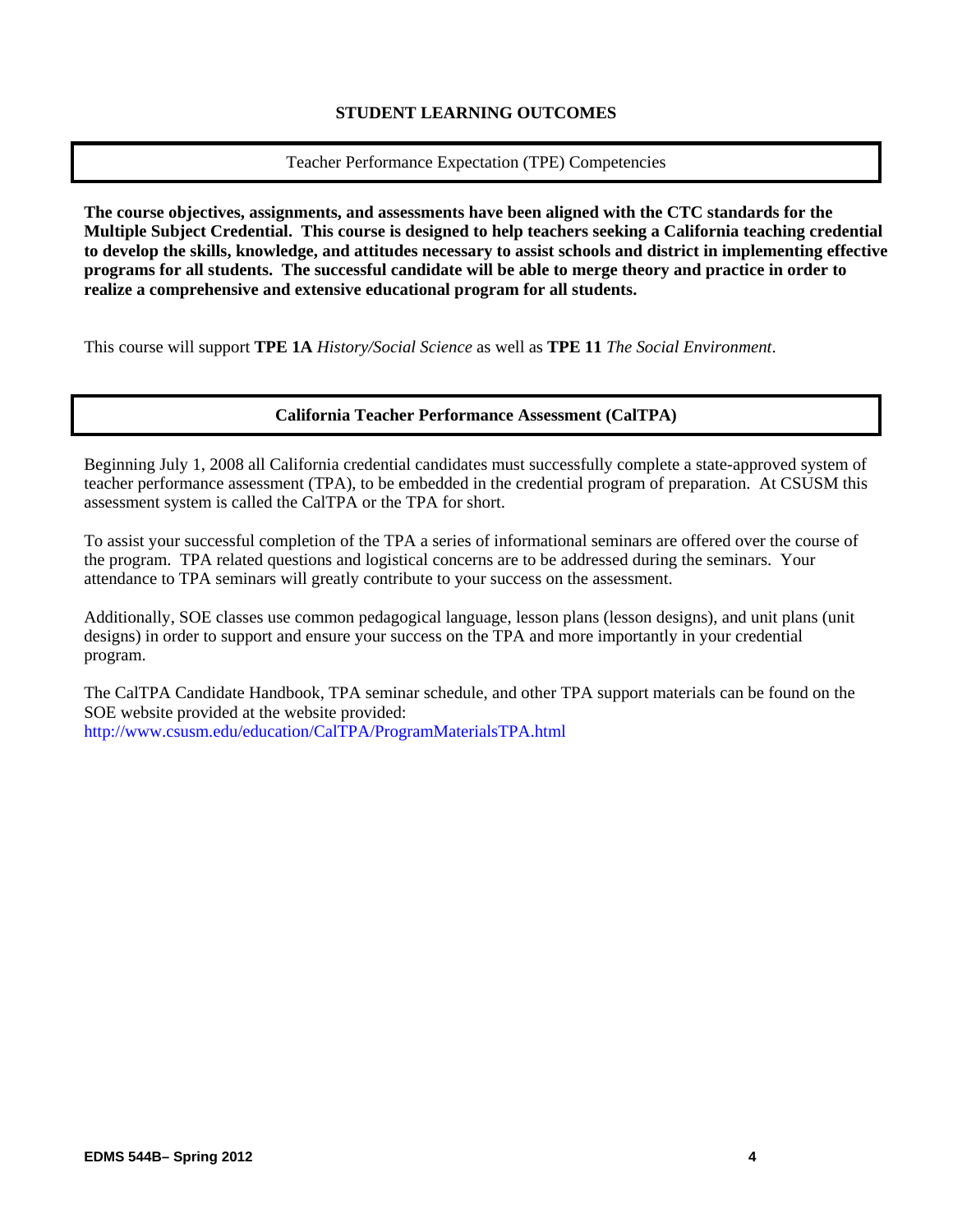### **ASSIGNMENTS**

*The Anticipated Schedule + detailed instructions for some course assignments will be handed out in class.* 

# *Reading Response Journals 15 points*

The assigned readings provide an important foundation for your increasing understanding of how to effectively teach social studies and infuse the arts. To aid you in remembering the readings, and assist you with meaningful class participation, you are asked to respond to each reading assignment by coming to class with a typed one page response. Response journals will be collected at each class session and will only receive full points if completed by the date indicated in the schedule. Please structure each entry with:

- (1) your name and nicknumber,
- (2) reading identification (Chapter 8, for example),
- (3) key points from the reading, include page  $\#$  (bulleted list, single-spaced, 12-font),
- (4) a paragraph following that connects the reading to your perspectives/experience (double-spaced),

(5) one question that the reading prompts you to ask.

You will permitted one "free pass" that can be used in place of one reading chapter journal.

# *Finding the Social Studies in You! A Self Model 1 bonus point!*

Have you ever tried to explain who you are through six social studies disciplines? For this (required) assignment you will reintroduce yourself to our class by creating a self model that physically illustrates aspects of you through the social studies disciplines. You may use photographs, drawings, cut-outs, objects, your imagination, etc. This activity models a way to verbally and visually engage your students -- and will demonstrate your understanding of the disciplines. Aim to present for 5 minutes.

# **The following three assignments will link together to support a social studies unit plan centered on a Big Idea for your selected grade level (K-6)…**

*Literature Connection – Lesson Design… a partner assignment 20 points* 

A wealth of children's literature exists that strongly supports the state standards for teaching social studies. For this assignment you and your partner/s will select *one book* appropriate for the grade level unit you are developing. You will then dramatically present your book and explain how it can be used to advance children's thinking about key social studies concepts and the arts. You will create a handout for your colleagues and design a lesson that incorporates your book. (more details to come)

# *Community Resource / Field Trip Project… a partner assignment 20 points*

In this assignment you and your Literature Connection partner/s will explore and share information about a field trip site in San Diego County. By designing a variety of pre, during, and post-trip lessons, as well as higher level thinking questions and assessments, you will be able to plan an educational (rather than purely recreational) field trip. (more details to come)

### *Oral History Project … an individual assignment 20 points*

Collecting oral histories is an exciting way to help children understand that "history" is found all around us and is being continually created. In this project, you will conduct an oral history interview of a person about a topic that relates to your social studies unit.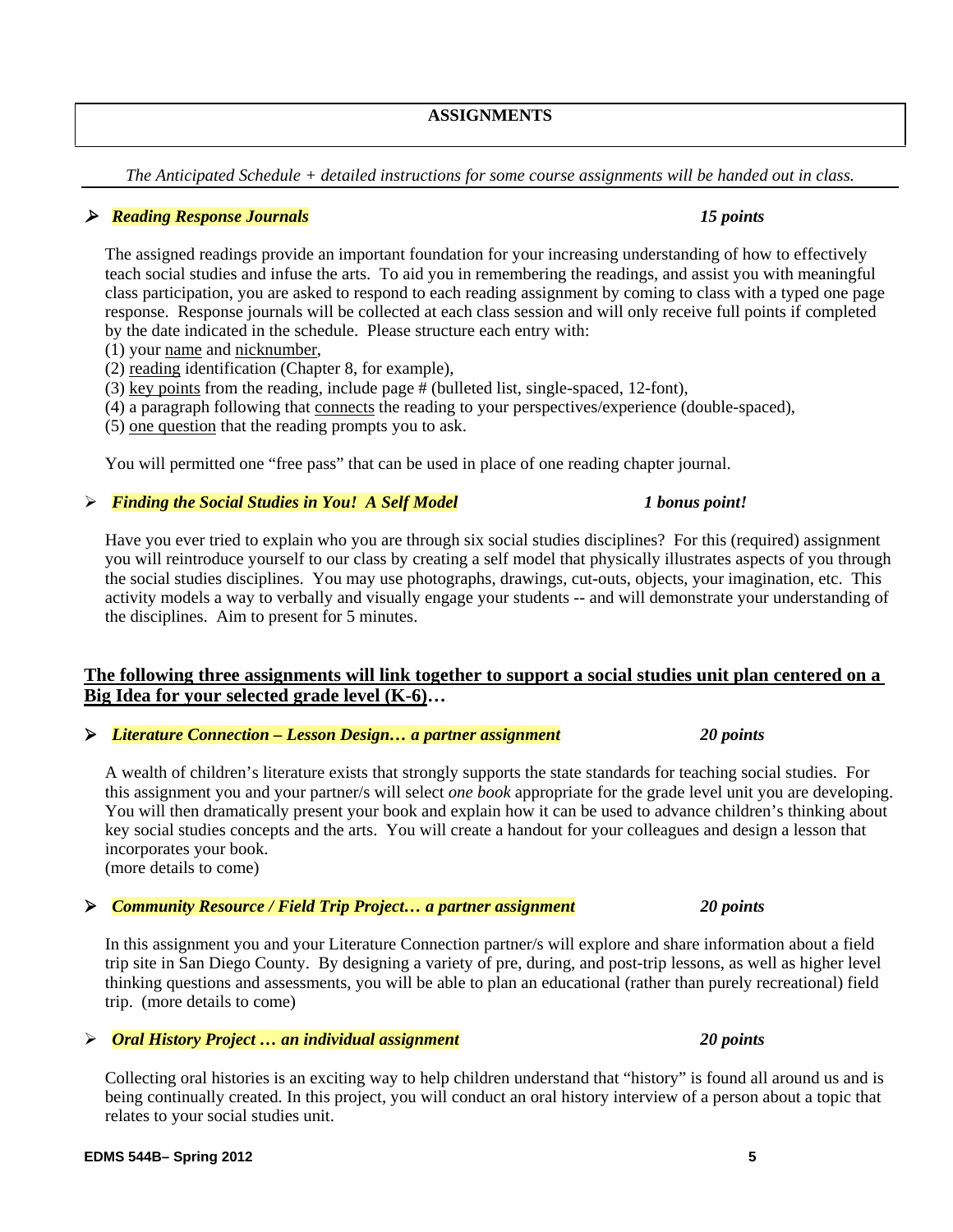To support your interview and demonstrate the power of visual literacy, you will bring to class on the designated day a primary source object (artifact, document, photographs, etc.) of significance to the person/topic of the interview. We will then create a "classroom museum". (more details to come).

# *Mock Interview 10 points*

Imagine you are at a job interview and were just asked: "How will you teach social studies in your classroom?" Knowing how to teach and structure learning in social studies, and then being able to express your understanding, can be two different abilities. In order to help you eloquently articulate the knowledge you gained through this course (and thereby increase your chances of getting hired!), as well as enhance your educational philosophy statement, you will participate in a mock interview.

| <b>ASSIGNMENT</b>                   | <b>POINTS</b> |
|-------------------------------------|---------------|
| Professionalism                     | 15            |
| Reading Response Journal            | 15            |
| Social Studies in You               | 1 bonus point |
| Literature Connection – Lesson Plan | 20            |
| <b>Community Field Trip</b>         | 20            |
| Oral History Project                | 20            |
| Mock Interview                      | 10            |
| <b>TOTAL:</b>                       | 100 points    |

### **Grading Scale:**

Grades will be determined by the total number of points earned (100 points possible):

|  | $A = 93-100$ B+ = 88-89 B- = 80-82 C = 72-75 D = 60-69 |  |
|--|--------------------------------------------------------|--|
|  | $A = 90-92$ B = 83-87 C + = 75-79 C - = 70-71 F = 0-59 |  |

Remember! You must maintain a B average (3.0 GPA) in your teacher education courses to receive a teaching credential from the State of California.

# **Exemplary "A" Students (you!)**

1. Demonstrate serious commitment to their learning, making full use of the learning opportunities available and searching out the implications of their learning for future use.

2. Complete all assignments thoroughly, thoughtfully and timely.

3. Make insightful connections between assignments and their developing overall understanding of social studies concepts; continually question and examine assumptions in a genuine spirit of inquiry.

4. Show high level achievement of course goals.

5. Display a "can do" attitude, give 100%, and work to help others learn too.

### **Mission Statement**

The mission of the School of Education Community is to collaboratively transform public education by preparing thoughtful educators and advancing professional practices. We are committed to diversity, educational equity, and social justice, exemplified through reflective teaching, life-long learning, innovative research, and ongoing service. Our practices demonstrate a commitment to student centered education, diversity, collaboration, professionalism, and shared governance. *(Adopted 11/1997)* 

### **Attendance Policy**

Due to the dynamic and interactive nature of courses in the School of Education, all students are expected to attend all classes and participate actively. At a minimum, students must attend more than 80% of class time, or s/he **may not receive a passing grade** for the course at the discretion of the instructor. Individual instructors may adopt more stringent attendance requirements. Should the student have extenuating circumstances, s/he should contact the instructor as soon as possible. *(Approved: 12/19/97)*